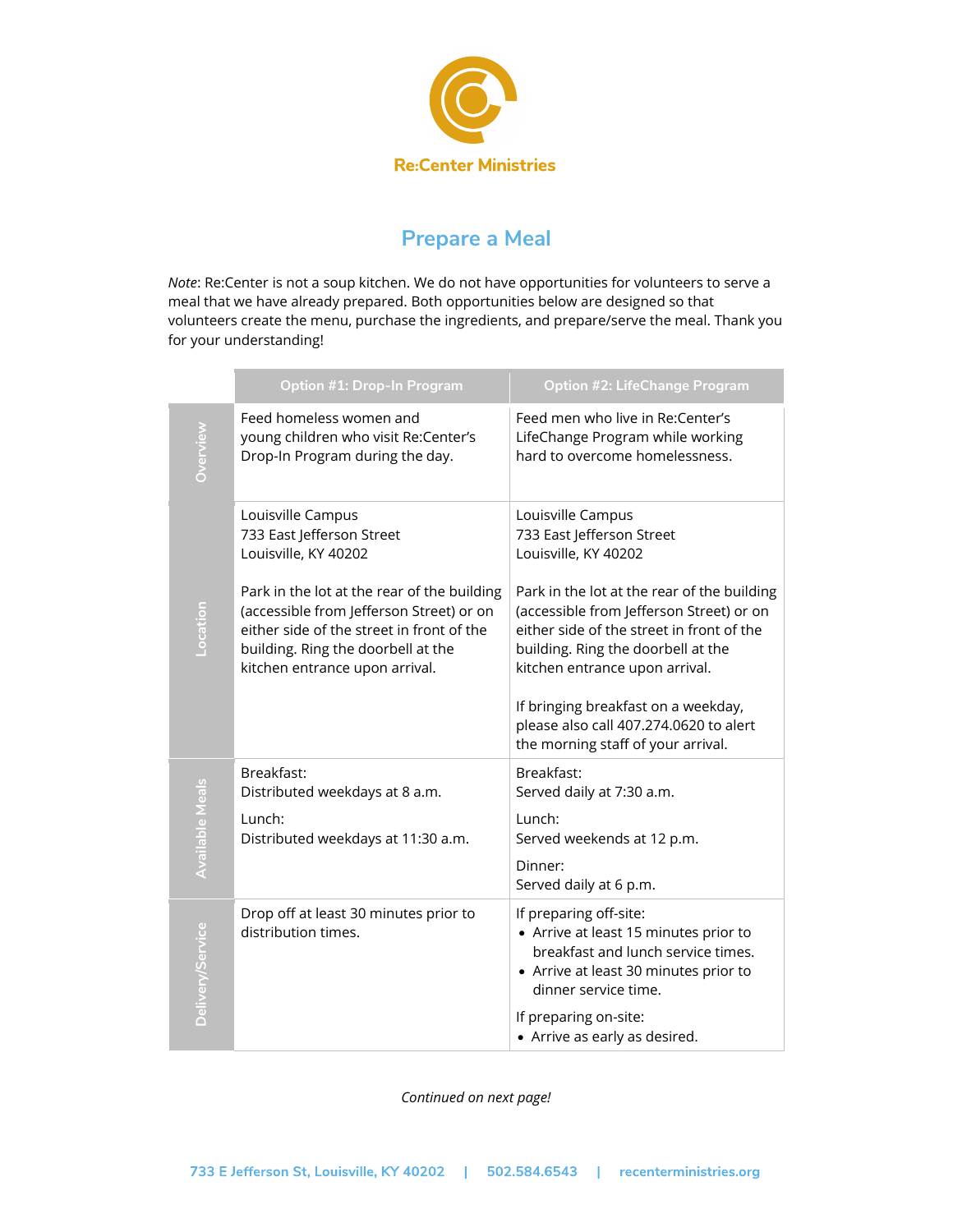

|                         | <b>Option #1: Drop-In Program</b>                                                                                                                                           | <b>Option #2: LifeChange Program</b>                                                                                                                                                                                         |
|-------------------------|-----------------------------------------------------------------------------------------------------------------------------------------------------------------------------|------------------------------------------------------------------------------------------------------------------------------------------------------------------------------------------------------------------------------|
| <b>Frequency</b>        | Serve as little as just once                                                                                                                                                | Serve as little as just once                                                                                                                                                                                                 |
|                         | <b>OR</b>                                                                                                                                                                   | <b>OR</b>                                                                                                                                                                                                                    |
|                         | as often as daily, weekly, monthly,<br>quarterly, etc.                                                                                                                      | as often as daily, weekly, monthly,<br>quarterly etc.                                                                                                                                                                        |
| # of Clients<br>Feeding | Breakfast:<br>20 people                                                                                                                                                     | <b>Weekday Breakfasts:</b><br>21 people                                                                                                                                                                                      |
|                         | Lunch:<br>20 people                                                                                                                                                         | <b>Weekday Dinners:</b><br>32 people                                                                                                                                                                                         |
|                         |                                                                                                                                                                             | All Weekend Meals:<br>32 people                                                                                                                                                                                              |
| <b>Meal Preparation</b> | Volunteers pitch in on purchasing<br>ingredients or take responsibility for<br>different components of the meal.                                                            | Volunteers pitch in on purchasing<br>ingredients or take responsibility for<br>different components of the meal.                                                                                                             |
|                         | Preparation takes place off-site.<br>Meals must be individually<br>boxed/bagged with disposable utensils<br>included (if needed).                                           | Preparation can take place off-site and<br>brought in ready (or nearly ready) to<br>serve, or can take place in our full,<br>commercial kitchen.                                                                             |
|                         |                                                                                                                                                                             | Disposable plates, utensils, and cups<br>are recommended but not required.                                                                                                                                                   |
| uggestions              | Aim for hearty and filling, yet healthy<br>and balanced. Use as much fresh<br>produce and whole grains as possible.<br>Dessert and non-alcoholic beverages<br>are optional. | Aim for hearty and filling, yet healthy<br>and balanced. Use as much fresh<br>produce and whole grains as possible.<br>Please do not make deli sandwiches for<br>lunch. Dessert and non-alcoholic<br>beverages are optional. |
| olunteers               | Open to kids, teens, and adults.                                                                                                                                            | Open to kids, teens, and adults.<br>Children must be closely supervised at<br>all times while at Re:Center.                                                                                                                  |
| unteers                 | Open to individuals and groups of any<br>size.                                                                                                                              | Open to individuals and groups of up to<br>15 people.                                                                                                                                                                        |

*Continued on next page!*